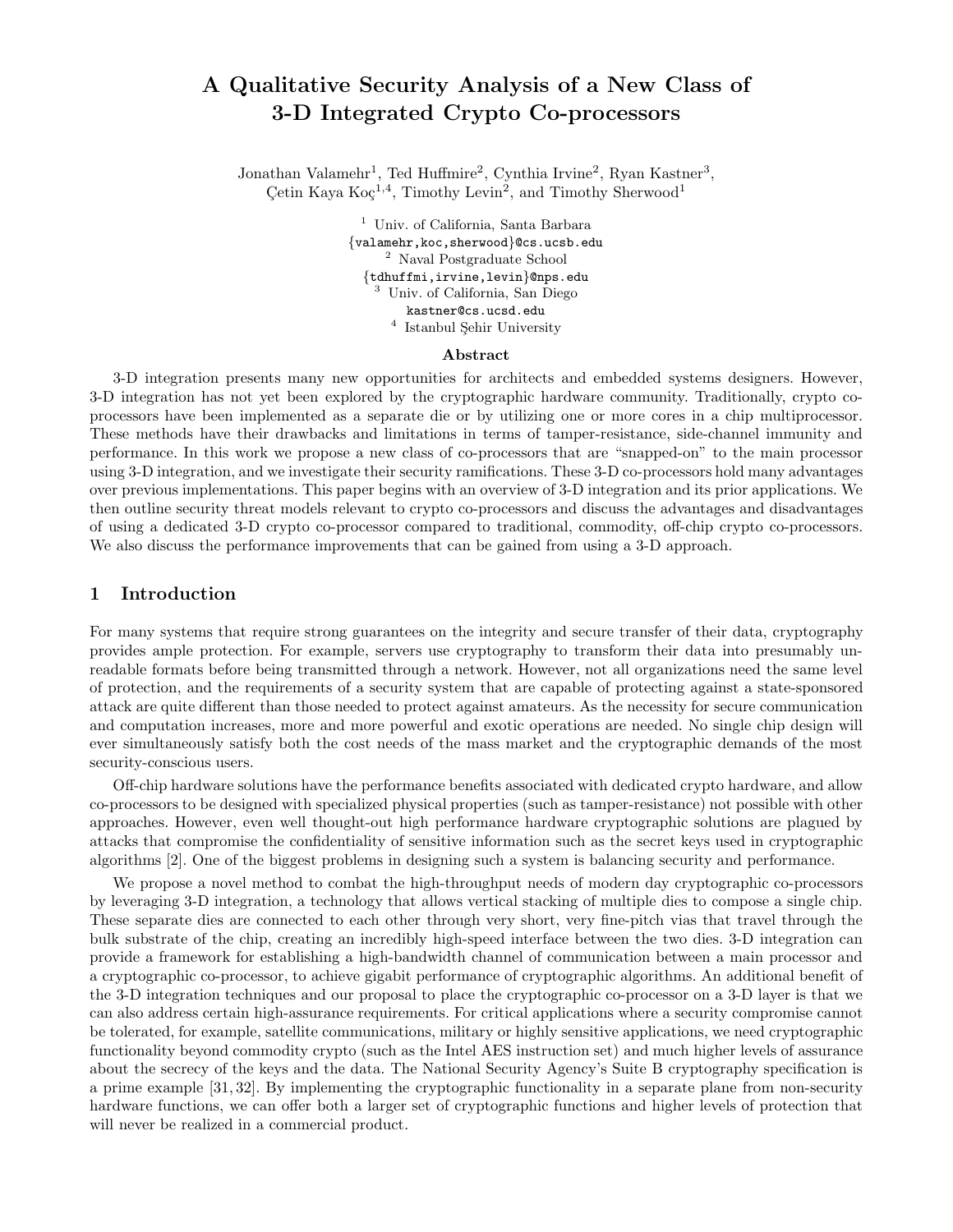

*Fig. 1: This figure outlines the general architecture of 3-D integrated circuits, with multiple layers being connected with Through-Silicon Vias (TSVs). Almost all applications of 3-D chips have gravitated toward using the 3-D layer for additional logic space and full system-on-chip implementations, or using the 3-D layer to stack extra levels of cache or main memory.*

While 3-D integration easily promotes high performance computing, it has the added benefit of protecting cryptographic processes and keys from malicious processes in the same system. In this paper we are the first to propose using 3-D integration to include a cryptographic co-processor on a single chip to address the growing performance and security needs of the industry (discussed in the remainder of this section), and set out to examine 3-D integration and its susceptibility to many popular attacks ranging from physical tamper to side-channel attacks. We then describe 3-D integration and its current and proposed applications. We follow with a summary of current hardware security attacks against information integrity, with qualitative analysis of each attack's threat to a system fabricated using 3-D integration. We also provide a brief discussion of the performance enhancements that can be gained from a 3-D approach.

#### **1.1 Industry Motivations**

In the past, cryptographic co-processors were used in military applications such as secure communication links. However, the proliferation of Automated Teller Machines (ATMs) in the '80s introduced them to commercial applications. Today many popular consumer devices have cryptographic processors in them, for example, smartcards for pay-TV access machines and mobile phones, lottery ticket vending machines, and various electronic payment systems. The main reason for their use in such applications is that they hold decryption keys and provide *tamper-resistant hardware*. There was very little need for high performance (throughput) in such systems, and their most important function is tamper-resistance, i.e., the protection of the cryptographic keys from physical attacks [38].

However, the evolution of network security requirements in the '90s increased attention on performance. Cryptographic co-processors are expected to protect Secure Sockets Layer (SSL) keys used in web servers and provide the performance needed by several thousands of simultaneous network connections. Network security chip designs used in SSL boxes, enterprise VPN/firewall appliances and IPsec routers are primarily driven by three factors: silicon integration trends, speed, and security features. The integration trend actually started at the low end, i.e., embedded processors with cryptographic acceleration were used in relatively low-speed connections. Since about 2005, the next step in silicon integration arrived as "integrated cryptography processors"; they combine a CPU with memory and I/O subsystems, and gigabit encryption engines on a single die [44]. It is clear that while minimizing the complexity of cryptographic functionality is an important area of intellectual pursuit, in practice high performance is achieved by interfacing with the data in a fast and efficient manner. These highly integrated security processors include hardware blocks that accelerate packet processing, compression, and content inspection.

These gigabit-class cryptographic co-processors coupled with the "commoditization or commercialization of cryptography," i.e., fixing and accelerating the deployment of a subset (for example, RSA, RC4, AES, MD5, and SHA-1 used in SSL) of cryptographic algorithms for mainstream e-commerce, are the current industrial trends.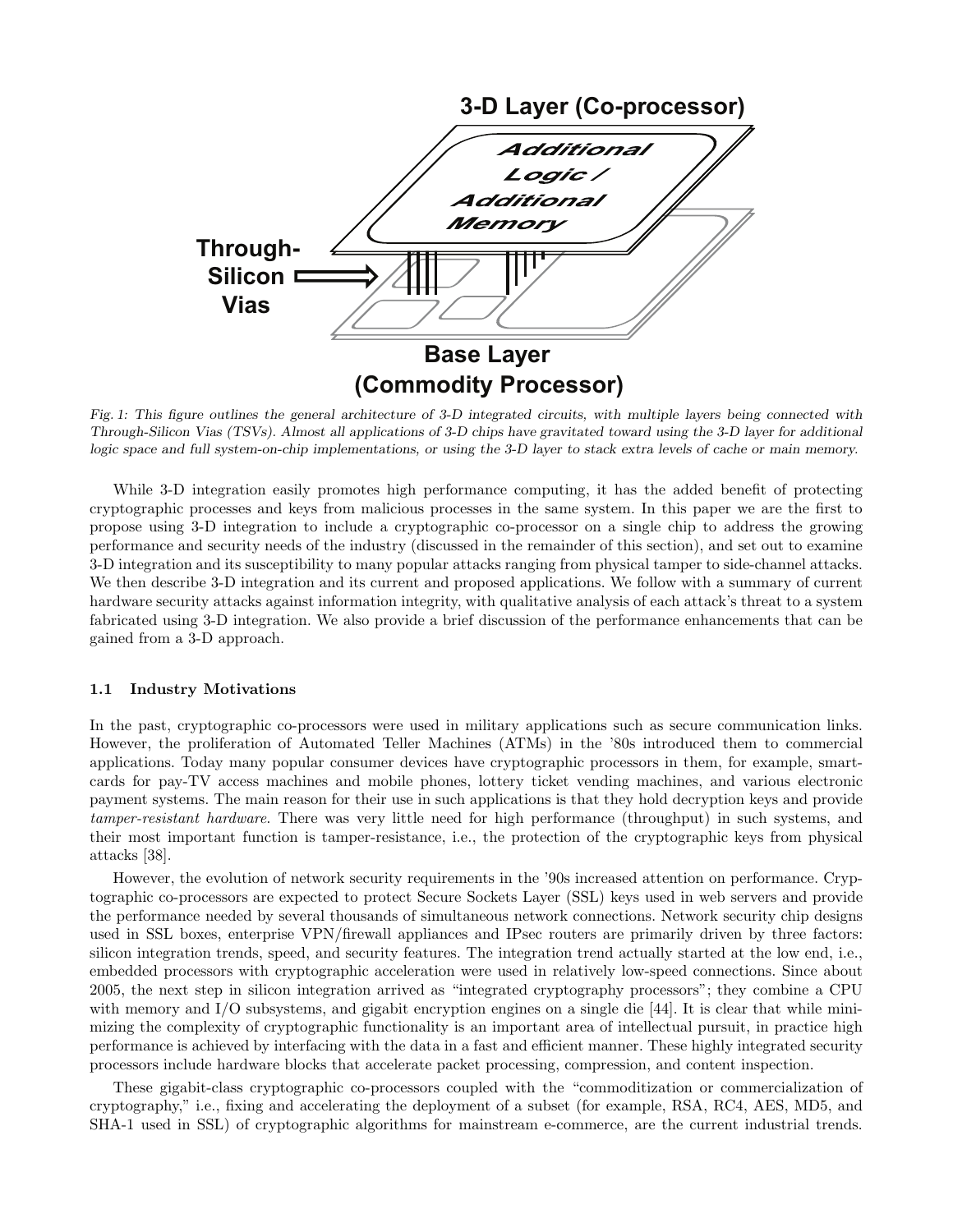Since performance is the main objective, higher levels of integration are useful. The rapid evolution of emerging security applications (e.g., intrusion prevention, application-level firewalls, and anti-spam) will present challenges because such applications require inspection of Layer 7 content. Hardware integration must significantly increase in order to meet such challenges. Specifically, multiple CPUs will have to interoperate to be integrated with the gigabit cryptographic engines.

#### **1.2 Security Considerations**

While this new class of high performance cryptographic co-processors is needed to protect the confidentiality of information transmitted between computers and is designed to be resistant to attacks against the ciphers, sidechannel attacks, which threaten the implementation of the cryptographic algorithm, are often exploited. Initially devised as a method of attack on cryptographic keys inside smart cards used in credit cards, side-channel attacks are now clearly understood to be applicable to computer systems. Smart cards do not have their own power source, and their architecture is quite simple; thus, they are an easy target for side-channel attacks. An adversary capable of (even passively) observing some of its physical and electrical properties (e.g., timing and instantaneous power) can learn significant portions of the secret keys. The security community did not believe these attacks could be applied to general computer systems, but a timing attack on a Web server [12] changed this perspective. Researchers showed that such an attack could compromise remote systems over a network, which is very different from performing sidechannel attacks on smart cards that are in the attacker's possession. Improvements to the original remote timing attack made it even more practical [3].

More recent work on side-channel analysis has established a new field, micro-architectural analysis, which studies the effects of common processor components on system security [4]. Microprocessor components generate easily observable, data-dependent effects; a crypto algorithm's execution, for example, leaves "footprints" on the persistent state of data caches, instruction caches, and branch prediction units. These easy-to-see footprints depend on the operations performed during execution as well the data used in them, so an adversary could break a cryptosystem simply by running in parallel a so-called spy process to trace the footprints during or after the algorithm's execution. It is important to note that although spy processes run in full isolation and cannot directly read any data from the cryptosystem, leaked footprints can lead to dramatic security breaches.

In addition, as cloud computing and virtualization techniques bring processes of diverse trustworthiness together, micro-architectural and other types of side-channel attacks constitute serious threats. Therefore, we must design integrated cryptographic co-processors that operate in isolation from the processes running on the CPUs. To meet these security and performance needs, we propose using 3-D integration to develop crypto co-processors that can be attached to a main processor in a modular yet isolated fashion. Since cryptographic co-processors are subject to a wide variety of attacks, ranging from those that require physical access to the machine to those that can be performed remotely, it is important to investigate the feasibility of each of these attacks on a 3-D platform. In the following section we provide an introduction to 3-D integration, and follow with a discussion of each proven security threat to cryptographic co-processors and analyze the susceptibility of a 3-D co-processor solution to these attacks.

#### **2 3-D Integration**

3-D integration is a relatively new IC manufacturing technology that allows several layers of silicon to be vertically stacked to form a single chip. This provides many opportunities for system designers, as a chip can have several simultaneous active layers of computation, as opposed to traditional "2-D" chips that have one active layer of silicon. 3-D interconnect is one of a number of different competing technologies, including chip-bonding, Multi-chip Modules (MCM) [27], chip-stacking with vias [8, 13], or even wireless superconnect [29]. While chip-bonding and MCM technology are already used in a variety of embedded contexts [1, 7], more aggressive interconnect technologies are being heavily researched by several major industrial consortia. One of the more promising options is to connect separate layers to each other through 3-D integration by use of high-speed Through-Silicon Vias (TSVs). TSVs are very short, acting as a very high speed interconnect between the layers with a delay of only 12ps [26] when traveling through a 20-layer stack.

With current TSV pitches being under 10*µ*m [25], a chip can support several thousands of TSVs between its layers, complementing the high speed with extremely high bus widths. The layers that make up the stack in a 3-D chip are each fabricated separately, and then joined using one of several techniques [10] discussed in the next section. Since each layer is printed on a different wafer, 3-D chips may include layers of mixed process technologies and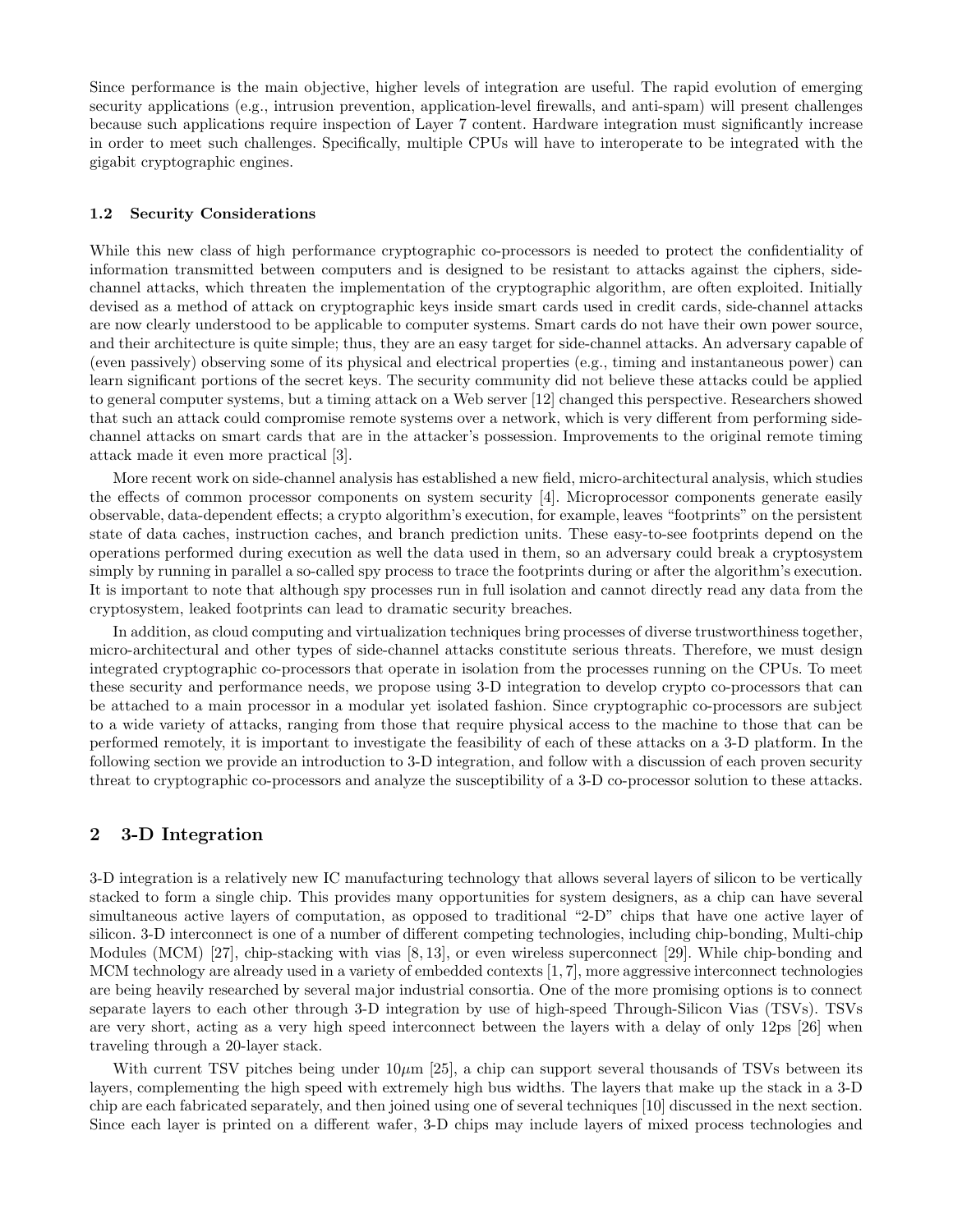

*Fig. 2: A structural overview of a Face-to-Back 3-D configuration, complete with 2 separate metal layers and Through-Silicon vias (TSVs) traversing the bulk silicon to each die.*

feature sizes. The main advantage of 3-D chips is the ability to exploit physical locality to shorten wire length, by utilizing the third dimension of placement. This allows designers to place circuits above other circuits, rather than being restricted to adjacent placements. Doing so allows system builders to place additional logic or resources such as cache directly above the area of the chip that needs that resource. Since TSVs are much shorter than cross-chip wires, 3-D chips benefit both from shortened latency and lower power consumption resulting from driving wires of decreased length.

#### **2.1 3-D Manufacturing Techniques**

3-D chips use new process technologies to make the bonding of several dies possible. To connect the separate dies in a 3-D chip, one of several bonding methods is used. One popular method is wafer-to-wafer bonding, where an entire wafer of homogenous dies is aligned and placed on top of another homogenous wafer containing the other dies that are to be stacked vertically, and the wafers are bonded before the individual dies are cut. This method is is very practical, as the alignment and bonding process is only performed once per wafer, rather than once per chip. However, wafer-to-wafer bonding usually results in a lower yield of working 3-D chips. Alternatively, die-to-die bonding can be performed, which does not suffer from the same yield issues but is more complex in nature and more difficult to complete.

In addition to yield, another area of concern surrounding 3-D integration lies in the thermal management of 3-D chips. Due to the close proximity of components on both layers, 3-D chips run at higher temperature densities [26] than their 2-D counterparts. Much research [35, 26, 28, 15, 18] has been conducted on thermal management for 3-D chips, and the consensus is that a more expensive cooling solution is required.

There are also several different die-stacking configurations available with 3-D integration. In face-to-face bonding, the active metal layers are bonded next to each other, with the additional metal layers on each side of the newly bonded active layers. In a face-to-face configuration, TSVs connect the joined dies to the external output pins. In face-to-back bonding, TSVs are used to connect the separate dies, and the lowest die retains its external I/O and power connections.

Wafer thinning is one manufacturing technique that is performed for improved electrical characteristics and physical construction of the 3-D chip [10]. Wafer thinning is performed by grinding off a large portion of the bulk Silicon to create a very thin die. While this sometimes damages the wafer, this is counteracted by chemically and mechanically polishing the wafer. With modern wafer thinning techniques, dies can be reduced from above 300*µ*m to between  $10\mu$ m and  $50\mu$ m.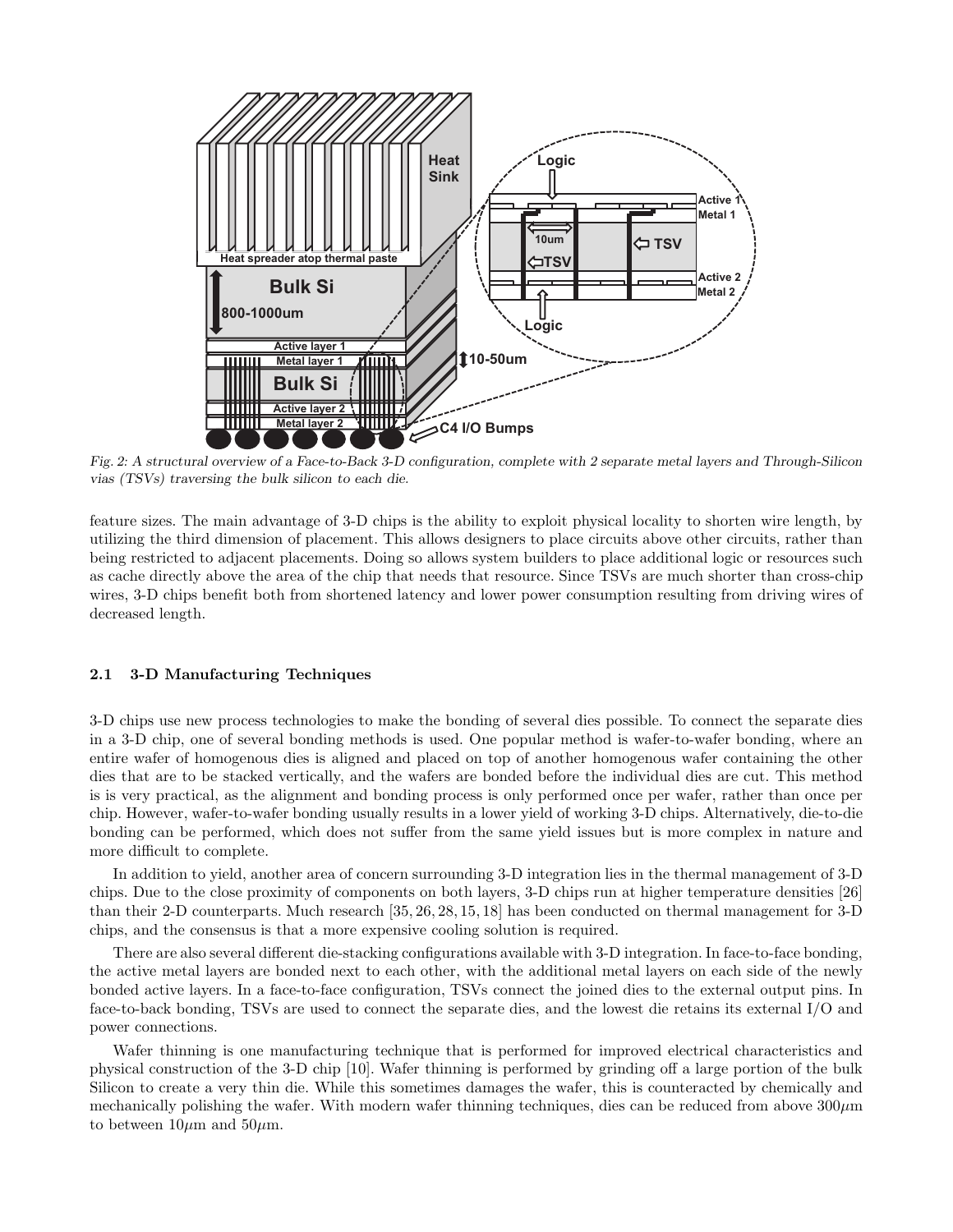#### **2.2 Applications of 3-D Integration**

Many different uses of 3-D integration have been proposed, from stacking additional memory or extra levels of cache [10, 34, 43, 24, 47, 20, 19] to stacking multiple processors [6]. These two examples exploit the full advantages of 3-D chips, as attaching additional memory can provide lower latency compared to off-chip memory, and power can be saved because driving TSVs requires less power than long off-chip wires. One example of how 3-D integration has already been used in the commercial market is Toshiba's Chip Scale Camera Module (CSCM), which is a CMOS image sensor module that is able to leverage TSVs to satisfy high-speed I/O requirements [46] while realizing a significant reduction in chip size. Additionally, power consumption can be lowered through this approach, as long off-chip wires no longer have to be driven to communicate between the main processor and an off-chip sensor module.

3-D integration has been proposed for the development of a modular "snap-on" layer, that can be optionally placed on some chips requiring extra functionality while being omitted from other chips, specifically, an optional introspective 3-D layer for program analysis and performance profiling [30]. One major finding of this work was that less than a 2% increase in area on the base active layer is required to compensate for the TSVs needed for the introspection layer. The modular property exhibited by this architecture enables designers to create processors that optionally include a layer of logic when the consumer's application needs it, but omit the layer from systems when the consumer does not require this extra functionality. In particular, we propose the use of the optimal layer to support cryptographic functions.



*Fig. 3: Example memory-on-logic applications of 3-D integration. Figure A shows a baseline processor with an integrated L2 cache. Figure B shows how the footprint of the same chip can be decreased, while increasing cache performance by exploiting the physical locality of the cache and high-speed TSV interconnect. Figure C shows another configuration that places additional cache memory on the 3-D layer to enhance performance and lower cache miss rates.*

#### **2.3 Our Proposed 3-D Integrated Crypto Co-processor**

For our analysis, we propose using a modular 3-D layer to act as a crypto co-processor, and additionally be able to safeguard against certain types of security threats. This design will also have dedicated memory in the 3-D layer (Figure 4) that will contain classified cryptographic state and keys during computation. This design will be similar to crypto co-processors [45] that have been proposed in the past, that are able to perform several standard crypto algorithms and support different key sizes. The next section outlines many threats and attacks that are associated with secure hardware implementations and crypto co-processors, and analyzes each threat and its effectiveness on a 3-D integrated crypto co-processor.

## **3 Security Ramifications**

A challenge in the design of cryptographic hardware is to guard against various security threats, including explicit and implicit channels of information leakage. The traditional off-chip on-board model of cryptographic co-processors has the advantage of its optional use in a system. However, it is still prone to certain dangers. This section discusses the security threats faced by crypto hardware designers and provides an analysis of whether a 3-D integrated crypto co-processor alleviates such attacks. We consider the effects of integrating the crypto co-processor using 3-D integration, as well as the effects of the possible security measures that can be implemented on a co-processor, regardless of its location (whether it be on-chip, off-chip or as a 3-D plane). We base our comparison on a baseline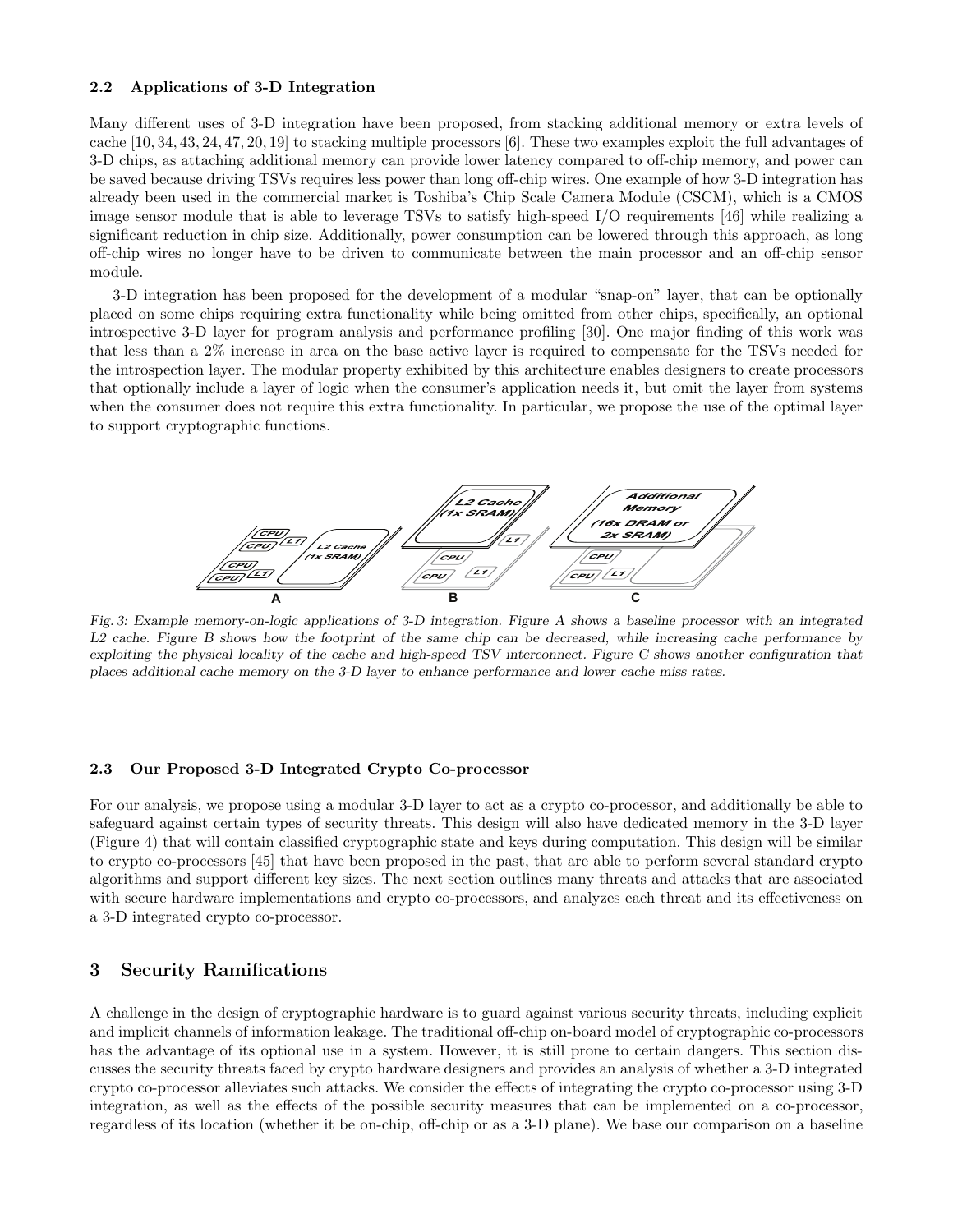

*Fig. 4: Our proposed 3-D cryptographic co-processor, complete with dedicated memory for crypto keys and state.*

off-chip crypto co-processor, and a novel 3-D integrated crypto co-processor (Figure 4) discussed earlier that has memory on the 3-D layer to hold keys and cryptographic state. An on-chip solution is not compared, as the modular nature of a 3-D co-processor and an off-chip solution both allow us to meet high-assurance security needs with few exceptions (e.g., fab milling and image capture). We review the following threats: physical tamper, memory remanence, access-driven cache side channels, time-driven cache side channels, fault analysis, electromagnetic analysis, power analysis, and thermal analysis. In general, all of these attacks can be mitigated with a 3-D crypto solution, although in several cases the rationale is one of impracticability as opposed to impossibility.

## **3.1 Physical Tamper**

A certain class of security vulnerabilities and attacks is performed physically, with the device in possession or within reach of a malicious user. This can include smart cards, personal computers, and servers, where cryptography is performed for secure information exchange.

*Threat Model:* A specific physical threat to crypto co-processors is pin and bus probing, to intercept the unencrypted traffic between a main processor and a crypto co-processor. This provides an explicit channel of information, compromising secret information with practically 0% error rate. This, unlike other physical-retrieval attacks (discussed in next section), is performed while the device is fully powered and operating.

*3-D Co-processor Advantages/Disadvantages:* A 3-D integrated crypto co-processor can circumvent these types of attacks, as the 2 layers of computation are bonded very tightly and have no exposed shared busses or I/O pins to read from. The TSVs that connect the two layers are completely enclosed in the chip, giving the 3-D crypto co-processor complete physical isolation from the outside world during powered operation.

## **3.2 Memory Remanence**

Memory remanence threats are applicable to data that is stored in locations that assume protection from a malicious user or volatility upon the loss of power to the system. Memory remanence threats can be classified into one of two types, based on the nature of retrieval of the data.

*Physical Retrieval:* Access to data stored in internal portions of a chip has been achieved through physical probing in a number of ways [40]. Modern devices with decreasing feature sizes, however, make this technique more difficult. An advanced method of retrieving data from an internal portion of a chip is through the use of a Focused Ion Beam (FIB), which can use ions to mill a very small layer of a chip (∼0.1*µ*m), exposing nanoscale devices to image capture. Milling a chip and capturing images using an FIB can yield the data stored in a chip (usually nonvolatile memory), regardless of its external connection design. This can be used maliciously to read a memory unit that stores confidential information that is inaccessible by traditional physical tampering alone. FIB milling can also be used to expose new parts of the chip that are easily probed by means of physical connections.

*Electrical Retrieval:* While many believe DRAM is a volatile memory element, it has been shown that DRAM retains its contents for a few seconds after a system has been powered down. Furthermore, this volatility is dependent on temperature, as DRAM exposed to very low temperatures (-50◦C and lower) is readable even after several minutes, with low error rates [17]. This presents a serious security threat, as DRAM can be moved to a different system to have its contents read, which may include sensitive data or secret crypto keys. In addition to this threat, data stored in SRAM has the characteristic of retaining its information when data has been stored for a prolonged amount of time.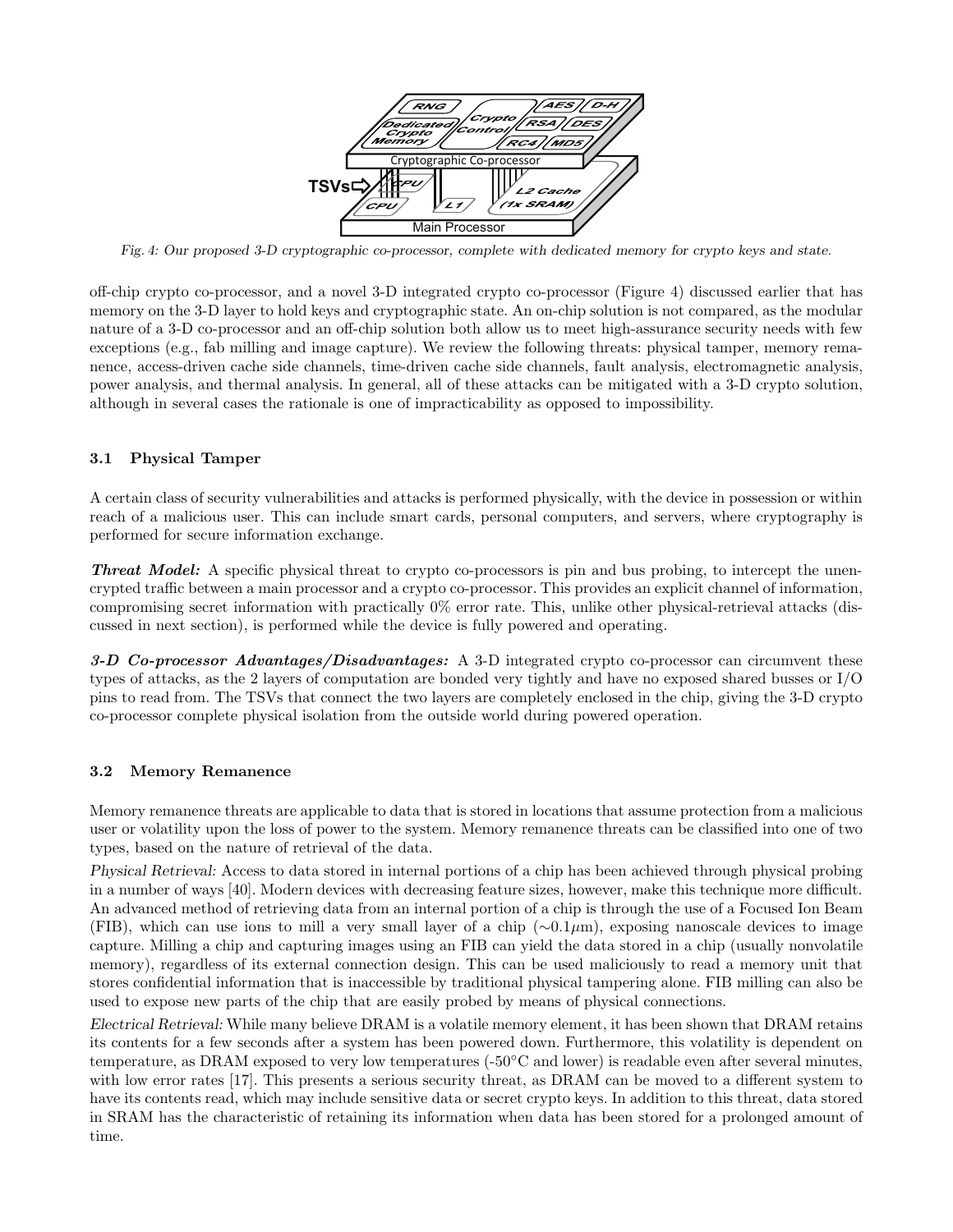*Threat Model:* Here we will discuss the threat model and successful attacks and demonstrations with each of these types of memory remanence.

*Physical:* Attempts at using a physical retrieval method have been successful, such as the full recovery of data from a damaged nonvolatile EEPROM memory module in a crashed aircraft, using an FIB technique [42, 23].

*Electrical:* Several attacks [17] have been discovered, where DRAM inside a system is either read on a warm boot or removed from a system and placed in another system to be read on a cold boot. Because of the memory remanence properties discussed, the full contents of the DRAM can be extracted, where keys or classified data may be stored. In one version of the attack, drive encryption methods such as Microsoft Bitlocker can be compromised. The secret key used to encrypt the contents of the hard drive of the computer is extracted from DRAM and is used to decrypt the sensitive data stored in the system hard drive.

*3-D Co-processor Advantages/Disadvantages:* Here we will discuss the advantages and disadvantages of each of these types of memory remanence with respect to a 3-D co-processor solution.

*Physical:* 3-D integration does not seem to help alleviate the threat of physical retrieval techniques such as FIB milling and image capture, as a 3-D chip may only add more material that needs to be milled before an exposure occurs. Simply fabricating a chip using 3-D integration does not enhance its ability to thwart this type of attack.

*Electrical:* With the framework we outlined earlier, all operations done on the 3-D crypto co-processor will have exclusive memory to store data. This allows keys and sensitive state to be stored in a non-shared, non-removable resource. Since the memory used in the 3-D layer will be embedded and only interface to the base computation plane through TSVs, this threat is mitigated.

## **3.3 Access-Driven Cache Side-Channel Attacks**

In most modern day processors, resource sharing is used to increase the throughput of the system by exploiting instruction-level or thread-level parallelism. Unfortunately, with the increase in performance comes vulnerabilities in the form of side-channel attacks. One attack uses the cache access patterns of cryptography software to extract portions of the secret key, until the whole key can be constructed.

*Threat Model:* This threat was made evident when an attack [33] on an implementation of the RSA encryption standard was successfully launched. The attack used shared cache memory inside a processor employing simultaneous multithreading to view the process-to-process interference to the cache. Cache line evictions dictate which lines are being accessed, which allows a malicious thread of code to extract the cache access patterns of a victim thread. The attack works on this premise, and was achieved by a malicious thread accessing enough data to occupy sufficient space in the cache, so that when the victim thread were to access its own data, it would have to evict some cache lines placed in the cache by the malicious code. On subsequent accesses to the cache, the malicious thread can observe which lines had been evicted by the victim thread simply by measuring the variable access times of each cache access. This is enough information to infer parts of the cryptographic key due of the nature of look-up tables used by some cryptographic algorithms. The whole key can eventually be compromised with a low rate of error.

*3-D Co-processor Advantages/Disadvantages:* As stated previously, this threat is entirely made possible because of resource sharing. A 3-D crypto co-processor has the advantage of being fabricated with its own dedicated memory to store cryptographic state and secret keys during its operations. This would eliminate the vulnerability of this information to cache-sharing attacks.

## **3.4 Time-Driven Side-Channel Attacks**

In addition to observing cache access patterns of crypto software, the running time of said software can be used as a side channel for sensitive information. Time-driven attacks on cryptosystems revolve around the underlying fact that most crypto software has a variable execution time, due to many factors including architectural optimizations such as cache and branch predictors. This variable execution time is dependent on the inputs, allowing one to use this difference in execution time to aid in the retrieval of a secret key.

*Threat Model:* Many timing attacks have been successfully demonstrated. This concept of a time-driven implicit channel of information was introduced when Kocher [22] showed that key retrieval was possible through measurements of crypto execution time. The work successfully demonstrated this type of attack on several different crypto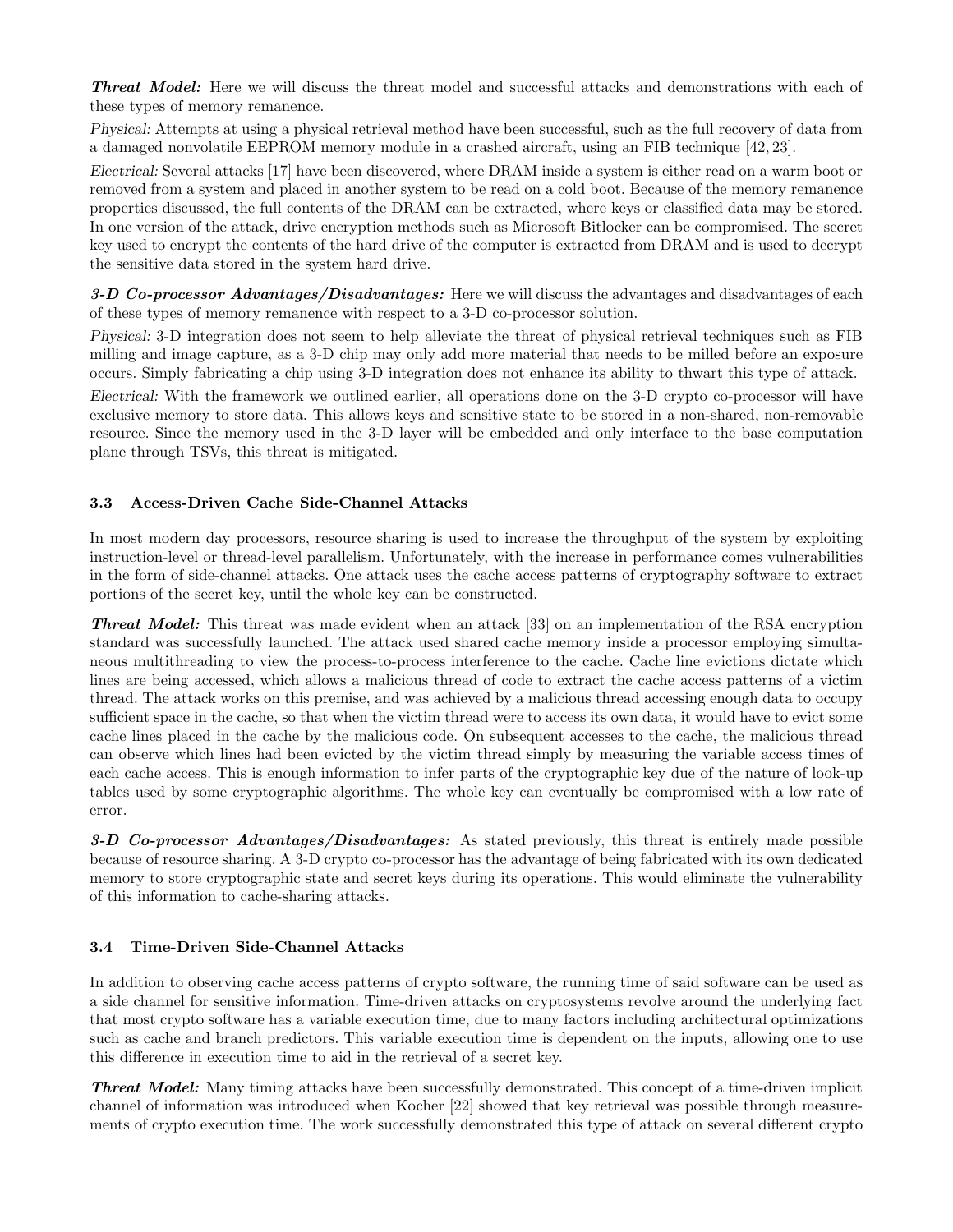algorithms including RSA and Diffie-Hellman. Another attack [9] was able to recover a full key from an AES implementation. Unlike the access-driven security threat, this attack can even be done remotely by merely invoking a crypto operation on another machine and measuring the varying execution time.

*3-D Co-processor Advantages/Disadvantages:* In order to relieve susceptibility to this threat, each crypto operation must be uniform in execution time. Some hardware crypto solutions such as the proposed Intel AES instructions [16] can thwart this type of attack because each AES encryption/decryption instruction has a fixed execution time. While this is not exclusive to a 3-D setup, A 3-D hardware implementation can hold the same property, while reaping the added benefits of 3-D integration.

# **3.5 Fault Analysis**

A certain class of attacks on crypto systems takes advantage of hardware faults, which are errors in the computation of a processor. Hardware faults can appear due to a variety of reasons (including effects of high temperature, radiation, excessive power, or faulty hardware) and can even be introduced (or "injected") into an otherwise fault-free system. When these faults occur during a cryptographic operation, they introduce a variability in the computation that can be measured when compared to the same operation executed without error.

*Threat Model:* The first attack to use the principle of exploiting faults in a system was introduced theoretically in 1997 [11], when it was proven that a hardware fault could lead to the compromise of encryption schemes such as RSA and Rabin. More recently, a successful attack [39] on AES was discovered which utilizes faults that are induced in the state matrix. The particular faults used were caused by clock glitching, by momentarily speeding up the clock rate fast enough to produce an erroneous value. Once these faults gave rise to variability in the state matrix, the inter-relation between the columns of the matrix can be used to reduce the key space. The attack was proven with an AES hardware implementation on an FPGA platform using a clock rate increase to produce the faults. Once this is performed and the key space is reduced, a brute force attack is used to recover the full key in under 7 minutes.

*3-D Co-processor Advantages/Disadvantages:* Theoretically, fault analysis attacks can be performed on a 3-D integrated crypto co-processor. However, the very nature of fault analysis attacks relies on either a random hardware fault occurring, or a fault being injected into the hardware. Waiting for and detecting a random fault on any crypto co-processor seems to be very unlikely, and infeasible based on how often common AES implementions switch their secret keys. Fault injection attacks depend on the ability to inject the faults in the first place. However, to the best of our knowledge, a reliable method to inject a fault into a high-performance microprocessor does not exist. Given this fact, we suggest that a fault injection attack is not fully practical in a real world implementation on an ASIC.

## **3.6 Electromagnetic Analysis**

Electromagnetic (EM) side-channel attacks have a long history and "folklore" associated with them. It is wellknown and established that highly-sensitive antennas and sophisticated receivers can be used to capture data emanating from various equipment. Defense organizations use the codename "tempest" to refer to efforts to limit the leakage of data through EM channels. The first openly leakage of their data through EM channels. The first openly demonstrated EM attack on ICs and CPUs performing cryptographic computations was demonstrated in [36] and [14] in 2001. EM signals can be recorded and later analyzed by placing tiny antennas in close proximity to the chips and the boards being examined.

*Threat Model:* The early successful attacks are semi-invasive; they required the decapsulation of the chip packaging and careful placement of micro-antennas. More recent work [5] showed that EM attacks on CPUs and cryptographic chips were also possible at a distance (a couple of meters). Also, earlier work was more concentrated on direct emanations; it turns out such emanations from chips and boards are very hard to capture without invasive approaches. In reality, there are also unintentional emanations due to various electrical and electromagnetic couplings between components, depending on their proximity and geometry. These couplings manifest themselves as modulations of carrier signals generated, present or introduced within the device. If a modulated carrier can be captured, sensitive signals can be recovered by an EM receiver tuned to the carrier frequency. Experiments show that EM side-channels exist via Amplitude Modulation of a carrier signal. Similar to the other side-channels (particularly, power), the compromising EM signals can be extracted using AM demodulation, and provide details about the computation.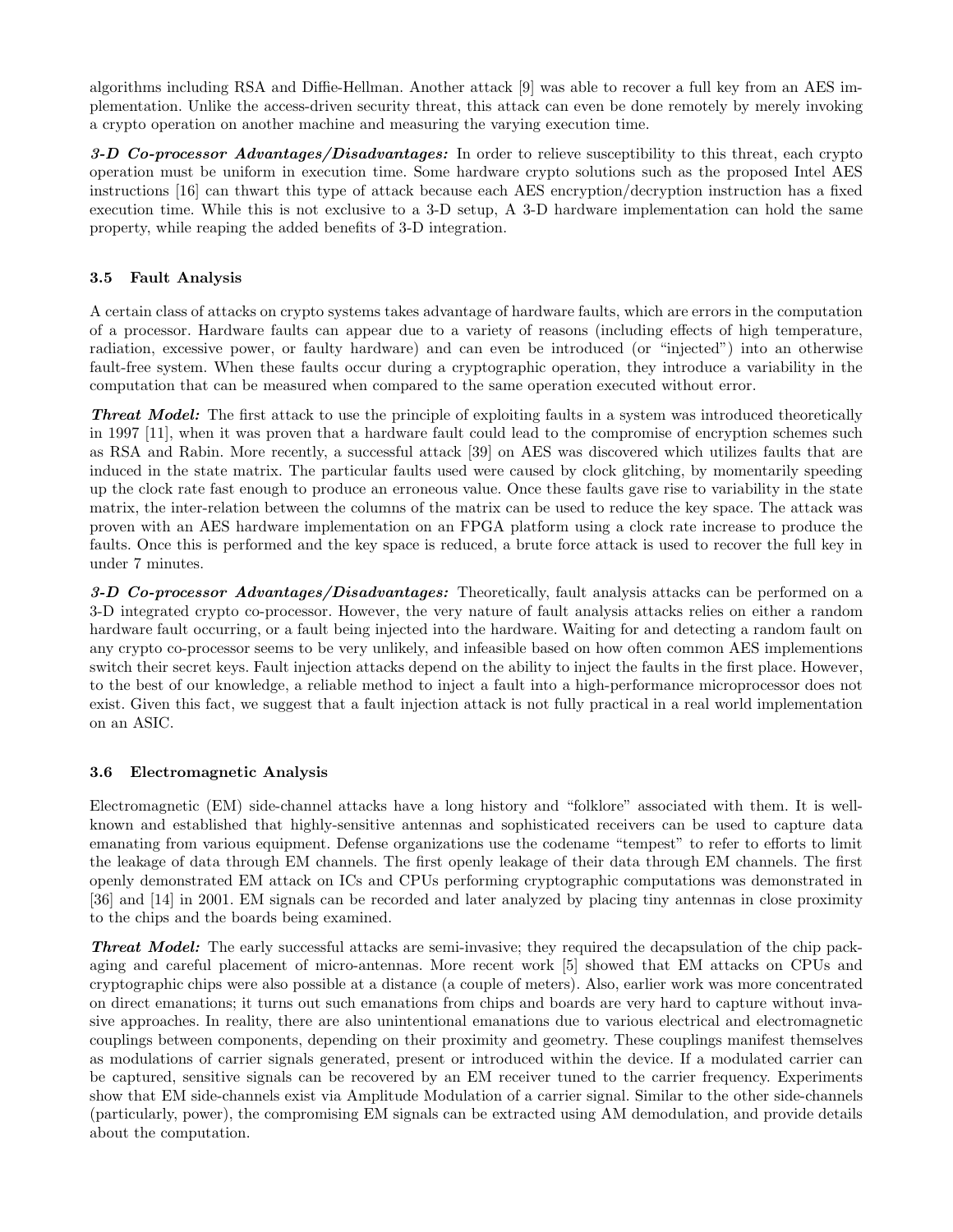*3-D Co-processor Advantages/Disadvantages:* Since the 3-D will provide a much higher level of integration, bringing multiple CPUs, memory blocks (buffers, caches, registers, etc), and cryptographic engines together, we expect that the resulting EM signals will have higher levels of superimpositions. Most successful EM attacks were possible because compute-intensive cryptographic functions (such as modular exponentiations for RSA or point multiplication operations for elliptic curve cryptography) were dominating the entire device in terms of energy and time. However, in highly integrated 3-D systems multiple CPUs, memory blocks, and cryptographic engines will be competing for spectrum in terms of their signal strength. The resulting noisy channel would require very careful orchestration of cryptographic functions to extract a signal, reducing the likelihood of EM side-channel attacks on 3-D systems.

## **3.7 Power Analysis**

Power analysis is by far the most successful form of side-channel attack. First, it is not invasive; a passive adversary collects and analyzes the instantaneous power usage traces of a cryptographic device, which is generally a smart card [21]. In the simplest form of the attack, the adversary collects and interprets the power traces, a technique called Simple Power Analysis (SPA). A more powerful and effective attack is Differential Power Analysis (DPA) in which power traces from multiple cryptographic operations are collected and statistically analyzed to gather information about intermediate results in a cryptographic computation. The practice of SPA and DPA over the last decade has shown that cryptographic keys (RSA, DES, etc.) can easily be compromised using power analysis [2].

*Threat Model:* However, power analysis is still very difficult to apply to computer systems for at least two reasons: 1) power traces are not generally available to a passive or remote adversary, 2) in a complex computer system, tens of processes run simultaneously and affect the instantaneous power. The resulting noisy channel makes it difficult to separate and analyze the signal.

*3-D Co-processor Advantages/Disadvantages:* As mentioned, power analysis is an attack that is usually launched on very simple hardware such as smart cards that use low-complexity hardware, whose power traces can easily be analyzed to provide useful information. However, a successful power analysis attack on a complex single-layer microprocessor has not been launched. Moreover, 3-D systems with their multiple CPU, memory, and cryptographic engines constitute an even more complex computer system than a single-layer system. Even if an adversary gains physical access to the device and measures and collects power traces, under normal operating modes, it will be very difficult to obtain meaningful data from this information. Similar to the EM channels, a careful orchestration of the processes may yield meaningful data (for example, to disable all other units except a cryptographic functional unit, and then collect power traces which would be dominated by this unit). Generally, this is very difficult to achieve.

## **3.8 Thermal Analysis**

When high-performance processors are executing code, they expend energy in the form of heat all over the chip. Depending on the specific instructions being executed, workload size, execution time, and chip architecture, this can create hot spots, areas of the chip that are more active than others, and consequently at a higher temperature. Since a processor is executing a different program(s) with differing sets of inputs at any given time, the hot spots on the chip can vary, thus creating a "thermal profile" associated with the specific program and inputs. With high resolution thermal imaging capability, one can use these thermal profiles to analyze activity on the processor and infer information about what is being executed at any given time.

*Threat Model:* Thermal analysis is regarded as a theoretical attack; it is rarely used against cryptographic devices [37], as the diffusion of heat for processors is very limited and hard to measure accurately to launch a practical attack.

*3-D Co-processor Advantages/Disadvantages:* While in theory a 3-D co-processor may still be susceptible to thermal analysis attacks, it is unclear whether such an attack will be successful on a 3-D platform. The main processor coupled with the co-processor may introduce enough "thermal noise" to the profile to make a thermal analysis impractical.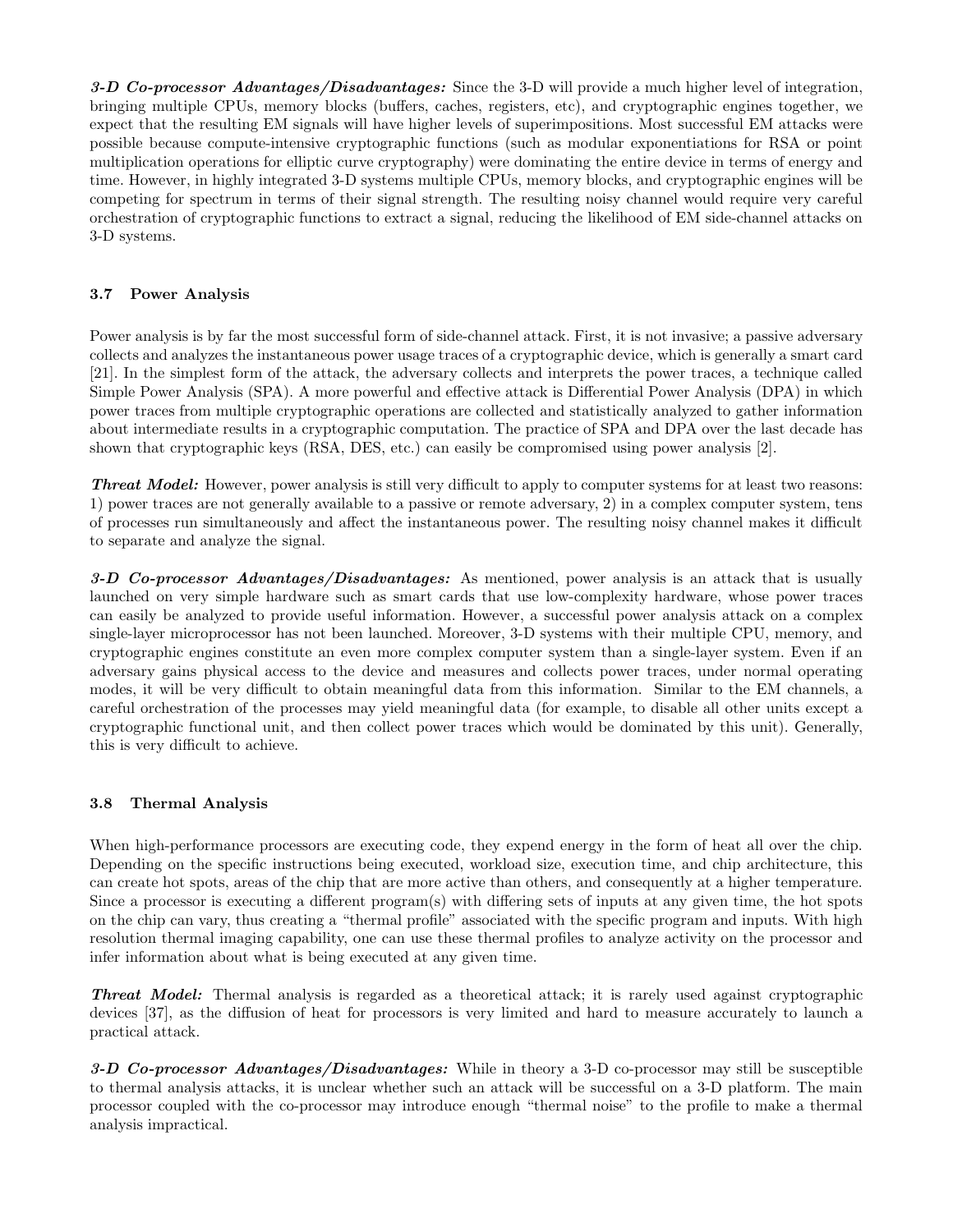# **4 Performance Ramifications**

The locality of a 3-D crypto co-processor provides various performance and power benefits. In this section we outline the performance advantages of a 3-D crypto co-processor and quantify several relevant metrics including latency and clock speed of current competing co-processor approaches.

| Co-Processor<br>Architecture   | Power                                                                                                         | Latency                                                                                    | <b>Bandwidth</b>                                                                                | I/O Resources                                                                                           |
|--------------------------------|---------------------------------------------------------------------------------------------------------------|--------------------------------------------------------------------------------------------|-------------------------------------------------------------------------------------------------|---------------------------------------------------------------------------------------------------------|
| Off-Chip<br>Co-processor       | Power-hungry off-chip<br>buses and an additional<br>chip contribute to high<br>power usage                    | Very large delay between<br>off-chip co-processor and<br>$CPU (>200$ cycles)               | Data bus widths are<br>limited (1-8 bytes), at<br>low external clock rates<br>$(\sim 400$ MHz)  | I/O pins on the main<br>processor need to be<br>allocated to communicate<br>with co-processor           |
| 3-D Integrated<br>Co-processor | 3-D only increases power<br>usage by the addition of<br>extra logic on an active<br>layer, driving short TSVs | The latency of a TSV<br>traversing a 20-layer<br>stack is only 12ps<br>$(< 1$ cycle delay) | 3-D can accommodate<br>large bus widths (up to<br>128 bytes), at core clock<br>speed $(>2$ GHz) | I/O pin availability is<br>unaffected, as TSVs are<br>used as interconnect<br>between the active layers |

*Fig. 5: This table compares traditional crypto co-processors and 3-D crypto co-processors, showing the advantages and disadvantages in terms of power, bandwidth, and delay. [26, 41].*

In general, implementing security features in software is inexpensive and slow, compared to hardware solutions. However, these performance benefits differ greatly between different hardware solutions. An off-chip co-processor has one main crippling disadvantage for its performance: power-hungry, high latency buses running at much lower frequencies than the TSVs used in a 3-D chip. Long off-chip buses suffer from increased power usage, as driving such buses consumes much more power than driving short inter-die vias in a 3-D configuration. Also, these buses must run at decreased clock speeds (Figure 5) to compensate for their increased length. This increased length, in turn, introduces delays in the critical path of a cryptographic co-processor.

Adding to the low performance of an off-chip co-processor is the amount of available pins that may be used to interface with a main processor, as this is usually subtracted from the main I/O pins, which are very limited in quantity. A lower amount of pins means smaller bus widths; 3-D chips have the advantage of utilizing very fine-pitch inter-die vias and creating extremely high bandwidth buses between the dies. In fact, with chip-to-package I/O connections currently at a pitch of 500*µ*m and current TSVs at a pitch of 5*µ*m, in one "pin" worth of space you can fit 10,000 TSVs – indicating the inherent advantage of the 3-D approach.



*Fig. 6: A comparison of the different latency and delay characteristics of a 3-D crypto co-processor vs. an off-chip crypto co-processor.*

# **5 Conclusions**

In this paper we proposed a novel method of optionally including a cryptographic co-processor with a commodity microprocessor using 3-D integration, to meet the performance and security needs of government and industry, as well as to provide functionality beyond what has been proposed in "commodity crypto" hardware. We are the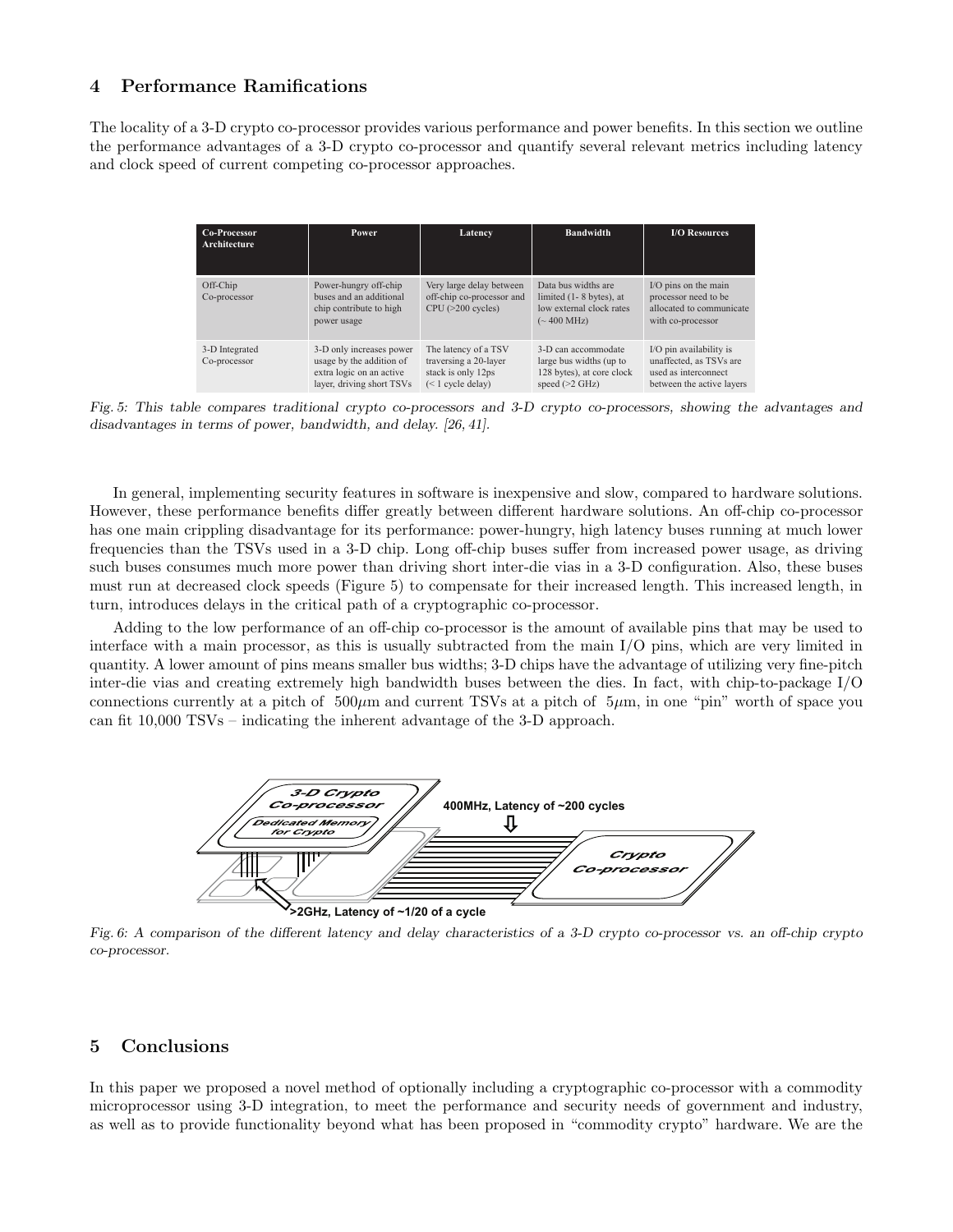first to propose using 3-D integration to meet these needs as well as mitigate several types of attacks to which traditional co-processor solutions have been vulnerable in the past. We outline a wide range of security threats, and analyze how a 3-D crypto co-processor mitigates these attacks. We find that a 3-D crypto co-processor can mitigate some types of board-level pin and bus probing attacks, memory remanence attacks, access-driven cache side channel attacks, time-driven side channel attacks, electromagnetic analysis attacks, power analysis attacks, and thermal attacks. We also outline the performance benefits that can be achieved from using 3-D integration. In the future, we hope that our work inspires new work on using 3-D integration for novel security purposes.

# **References**

- 1. Cristinel Ababei, Yan Feng, Brent Goplen, Hushrav Mogal, Tianpei Zhang, Kia Bazargan, and Sachin Sapatnekar. Placement and Routing in 3D Integrated Circuits. *IEEE Design and Test of Computers*, 22(6):520–531, Nov/Dec 2005.
- 2. O. Aciiçmez, J.P. Seifert, and C.K. Koc. Micro-architectural cryptanalysis. *IEEE Security and Privacy Magazine*, 5(4), July-August 2007.
- 3. O. Aciicmez, W. Schindler, and Ç. K. Koç. Improving Brumley and Boneh timing attack on unprotected SSL implementations. In *Proceedings of the 12th ACM Conference on Computer and Communications Security*, pages 139–146, November 2005.
- 4. O. Aciicmez, J. P. Seifert, and C¸ . K. Ko¸c. Micro-architectural cryptanalysis. *IEEE Security & Privacy*, 5(4):62–64, July/August 2007.
- 5. D. Agrawal, B. Archambeault, J. R. Rao, and P. Rohatgi. The EM Side-Channel(s). In *Proceedings of the Workshop on Cryptographic Hardware and Embedded Systems (CHES)*, volume 2523, pages 29–45, August 2002.
- 6. A. Akturk, N. Goldsman, and G. Metze. Self-Consistent Modeling of Heating and MOSFET Performance in 3-D Integrated Circuits. *IEEE Transactions on Electron Devices*, 52(11):2395–2403, 2005.
- 7. Kaustav Banerjee, Shukri J. Souri, Pawan Kapur, and Krishna C. Saraswat. 3-D ICs: A Novel Chip Design for Improving Deep Submicron Interconnect Performance and Systems-on-Chip Integration. *Proceedings of the IEEE*, 89(5):602–633, May 2001.
- 8. Benkart et al. 3D Chip Stack Technology Using Through-Chip Interconnects. *IEEE Design and Test of Computers*, 22(6):512–518, Nov/Dec 2005.
- 9. Daniel J. Bernstein. Cache-timing attacks on AES. http://cr.yp.to/antiforgery/cachetiming-20050414.pdf, April 2005. Revised version of earlier 2004-11 version.
- 10. Bryan Black, Murali Annavaram, Ned Brekelbaum, John DeVale, Lei Jiang, Gabriel H. Loh, Don McCauley, Pat Morrow, Donald W. Nelson, Daniel Pantuso, Paul Reed, Jeff Rupley, Sadasivan Shankar, John Shen, and Clair Webb. Die Stacking (3D) Microarchitecture. *Proceedings of the 39th Annual IEEE/ACM International Symposium on Microarchitecture*, pages 469–479, December 2006.
- 11. Dan Boneh, Richard A. Demillo, and Richard J. Lipton. On the Importance of Checking Cryptographic Protocols for Faults. In *Proceedings of Advances in Cryptology - Eurocrypt*, pages 37–51, 1997.
- 12. D. Brumley and D. Boneh. Remote Timing Attacks Are Practical. In *Proceedings of the 12th USENIX Security Symposium*, 2003.
- 13. W.R. Davis, J. Wilson, S. Mick, J. Xu, H. Hua, C. Mineo, A.M. Sule, M. Steer, and P.D. Franzon. Demystifying 3D ICs: The Pros and Cons of Going Vertical. *IEEE Design and Test of Computers*, 22(6):498–510, Nov/Dec 2005.
- 14. K. Gandolfi, C. Mourtel, and F. Olivier. Electromagnetic analysis: Concrete results. In *Proceedings of the Workshop on Cryptographic Hardware and Embedded Systems (CHES)*, volume 2162, pages 251–261, August 2001.
- 15. Moishe Groger, Shadi M. Harb, Devin Morris, William R. Eisenstadt, and Sudeep Puligundla. High Speed I/O and Thermal Effect Characterization of 3D Stacked ICs. In *Proceedings of the IEEE International Conference on 3D System Integration (3D IC)*, pages 1–5, September 2009.
- 16. Shay Gueron. White paper: Advanced encryption standard (AES) instructions set, Intel corporation, July 2008.
- 17. J. Alex Halderman, Seth D. Schoen, Nadia Heninger, William Clarkson, William Paul, Joseph A. Calandrino, Ariel J. Feldman, Jacob Appelbaum, and Edward W. Felten. Lest we remember: Cold-boot attacks on encryption keys. In *Proceedings of the USENIX Security Symposium (Sec '08)*, June 2008.
- 18. Brent Hollosi, Tao Zhang, Ravi S. P. Nair, Yuan Xie, Jia Di, and Scott Smith. Investigation and Comparison of Thermal Distribution in Synchronous and Asynchronous 3D ICs. In *Proceedings of the IEEE International Conference on 3D System Integration (3D IC)*, pages 1–5, September 2009.
- 19. Philip Jacob, Okan Erdogan, Aamir Zia, Paul M. Belemjian, Russell P. Kraft, and John F. McDonald. Predicting the performance of a 3D processor-memory chip stack. *IEEE Design and Test of Computers*, 22(6):540–547, Nov/Dec 2005.
- 20. Michael B. Kleiner, Stefan A. Kühn, and Werner Weber. Performance Improvement of the Memory Hierarchy of RISC Systems by Applications of 3-D Technology. In *Proceedings of the IEEE International Symposium on Circuits and Systems (ISCAS)*, pages 2305–2308, 1995.
- 21. P. Kocher, J. Jaffe, and B. Jun. Differential power analysis. In *Proceedings of Advances in Cryptology CRYPTO99*, volume 1666, page 388397, August 1999.
- 22. Paul C. Kocher. Timing attacks on implementations of diffie-hellman, rsa, dss, and other systems. In *Advances in Cryptology - CRYPTO 96*, pages 104–113. Springer-Verlag, 1996.
- 23. Jean Kumagai. Chip detectives. *IEEE Spectrum*, 37(11):43, November 2000.
- 24. Christianto C. Liu, Ilya Ganusov, Martin Burtscher, and Sandip Tiwari. Bridging the Processor-Memory Performance Gap with 3D IC Technology. *IEEE Design and Test*, 22(6):556–564, 2005.